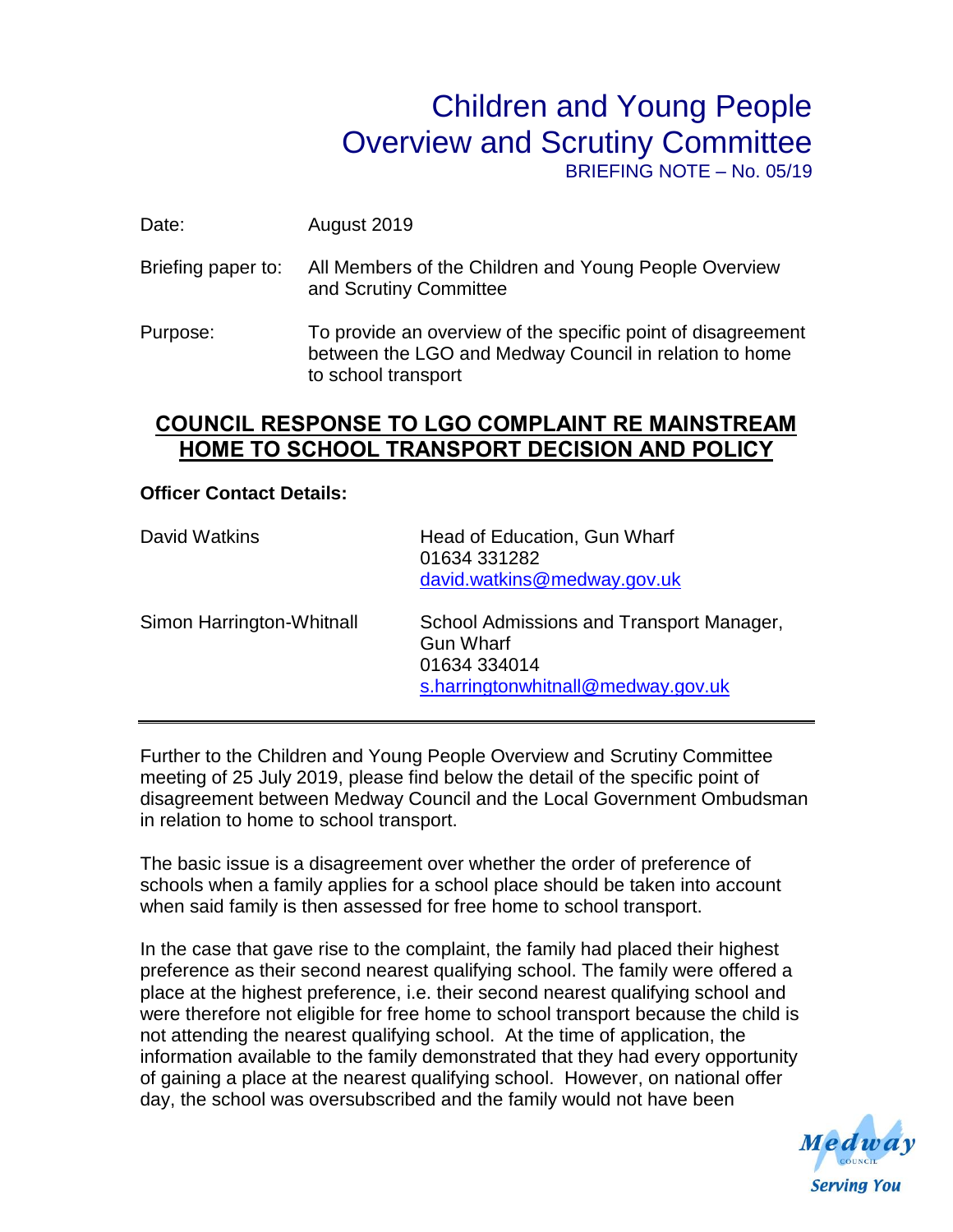successful in gaining a place at their nearest qualifying school because they would not have been ranked high enough against the oversubscription criteria. Had they placed the school as their first preference, they would have been eligible for free home to school travel assistance to the second nearest qualifying school, because the nearest qualifying school could have been considered and discounted. However, because they did not rank the nearest qualifying school as their highest preference they did not qualify.

It should also be noted that all families have the opportunity to check their nearest qualifying school(s) to inform their preferences choices and how it may impact on their eligibility for home to school travel assistance, but this family did not use this opportunity.

The LGO's position is that the preference order is not relevant to the assessment of transport eligibility and that assessments should be based on whether the child had a realistic expectation of being offered a place at a nearer school, whether they had applied for it or not.

They advise that the school being attended should be eligible for transport even if there are closer schools if the child would not have been offered a place at a closer school (even if the closer school is named as a lower preference than the school being attended and there had been no opportunity to refuse a place).

Therefore, because the family would not have been successful in gaining a place at the nearest qualifying school, the LGO consider it appropriate that the Council disregard this school, regardless of the fact that the authority were never in the position to consider the child for a place at the school because they placed a school further away as the higher preference and a place at that school could be and was offered on national offer day.

The Council Policy states:

*When the school being attended is not the nearest qualifying school, education travel assistance can only be considered if:*

- *a) The nearest qualifying school has been applied for as a highest named preference but not offered*
- *b) The nearest qualifying school has been applied for as a higher named preference than the school being attended*
- *c) Schools have been applied for in qualifying distance order (i.e. the nearest qualifying school has been applied for as the first/highest preference, the next nearest qualifying school as the second preference, and so on. This principle and minimum eligible distances apply for all preferences*

*If the nearest qualifying school has not been applied for or has been*